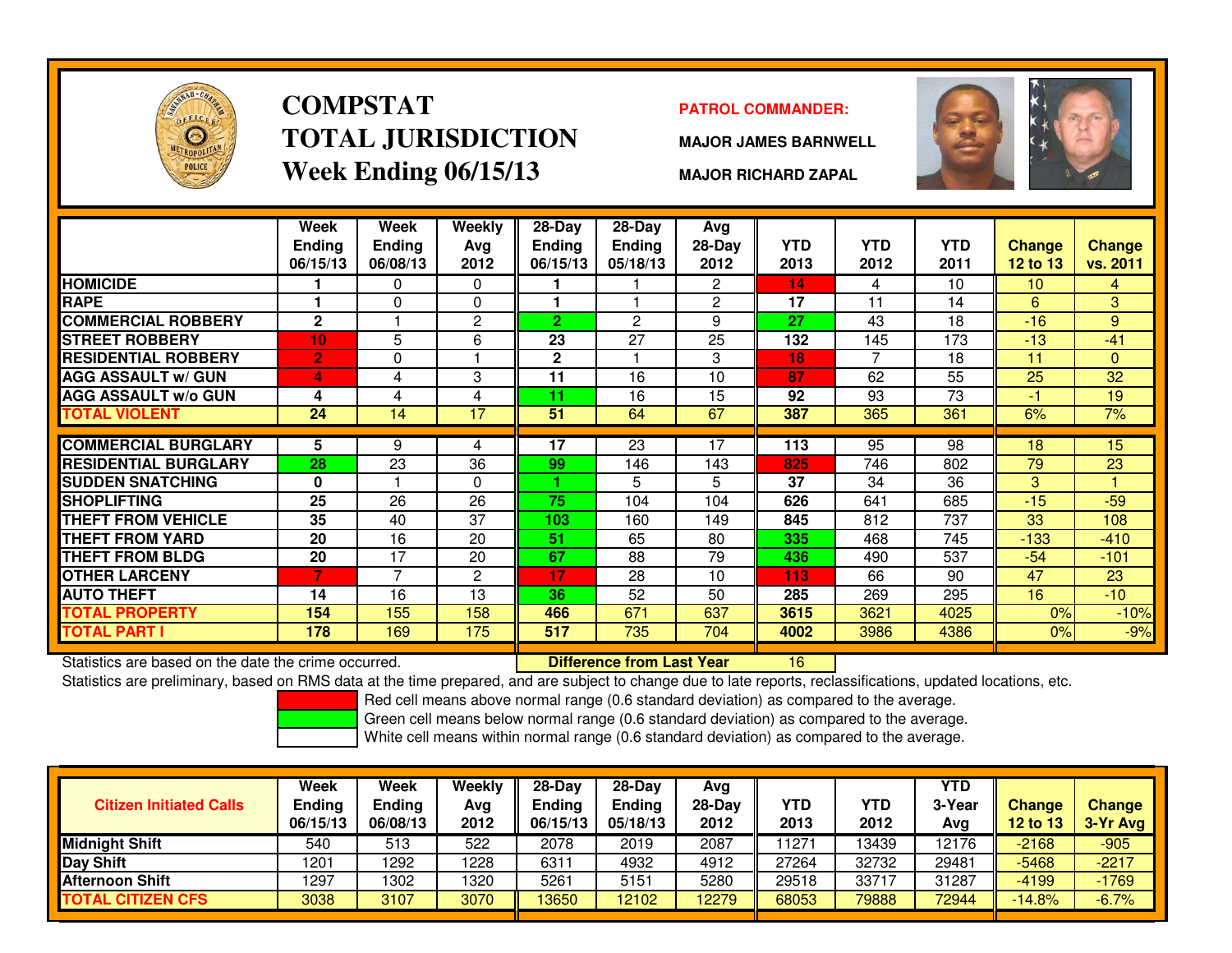

**COMPSTATWEST CHATHAM PRECINCTWeek Ending 06/15/13**

**PRECINCT COMMANDER:**

**CAPT. PHILIP REILLEY**



|                             | Week           | Week          | <b>Weekly</b>  | $28-Day$       | $28 - Day$     | Avg                      |            |            |                |                |                |
|-----------------------------|----------------|---------------|----------------|----------------|----------------|--------------------------|------------|------------|----------------|----------------|----------------|
|                             | <b>Ending</b>  | <b>Ending</b> | Avg            | <b>Ending</b>  | <b>Ending</b>  | 28-Day                   | <b>YTD</b> | <b>YTD</b> | <b>YTD</b>     | <b>Change</b>  | <b>Change</b>  |
|                             | 06/15/13       | 06/08/13      | 2012           | 06/15/13       | 05/18/13       | 2012                     | 2013       | 2012       | 2011           | 12 to 13       | vs. 2011       |
| <b>HOMICIDE</b>             | 0              | 0             | $\Omega$       | 0              | $\mathbf{0}$   | $\Omega$                 |            | $\Omega$   | $\overline{2}$ |                | $-1$           |
| <b>RAPE</b>                 |                | 0             | $\Omega$       |                | $\Omega$       |                          | 4          | 3          | 3              | $\overline{1}$ |                |
| <b>COMMERCIAL ROBBERY</b>   | 0              | 0             | $\Omega$       | $\bf{0}$       | $\Omega$       | $\overline{c}$           | 4          | 8          | 5              | $-4$           | $\blacksquare$ |
| <b>STREET ROBBERY</b>       |                | 0             |                |                | $\Omega$       | 3                        | 14         | 19         | 18             | $-5$           | $-4$           |
| <b>RESIDENTIAL ROBBERY</b>  |                | 0             | $\Omega$       |                | $\Omega$       | $\Omega$                 | 4          | $\Omega$   | 4              | 4              | $\mathbf{0}$   |
| <b>AGG ASSAULT w/ GUN</b>   | $\overline{2}$ | $\Omega$      | $\Omega$       | $\overline{2}$ | $\Omega$       |                          | 10         | 7          | 15             | 3              | $-5$           |
| <b>AGG ASSAULT w/o GUN</b>  | 3              |               |                | 3              | 3              | $\overline{2}$           | 16         | 14         | 17             | $\overline{2}$ | $-1$           |
| <b>TOTAL VIOLENT</b>        | 8              |               | $\overline{2}$ | 8              | $\overline{3}$ | 9                        | 53         | 51         | 64             | 4%             | $-17%$         |
| <b>COMMERCIAL BURGLARY</b>  |                | 0             |                |                | 0              | 3                        | 13         |            | 12             | 6              |                |
| <b>RESIDENTIAL BURGLARY</b> | 5              | 3             | 6              | 10             | 11             | 23                       | 132        | 106        | 133            | 26             | $-1$           |
| <b>SUDDEN SNATCHING</b>     | $\mathbf{0}$   | $\Omega$      | $\Omega$       | 0              | $\Omega$       |                          | $\bf{0}$   | 4          | 5              | $-4$           | $-5$           |
| <b>SHOPLIFTING</b>          | $\mathbf{2}$   | 4             | 2              | 5.             | 10             | 10                       | 67         | 60         | 66             | $\overline{7}$ |                |
| <b>THEFT FROM VEHICLE</b>   | 6              |               | 5              | 13             | 12             | 22                       | 108        | 103        | 125            | 5              | $-17$          |
| <b>THEFT FROM YARD</b>      |                |               | 3              | 9              | 9              | 13                       | 42         | 85         | 120            | $-43$          | $-78$          |
| <b>THEFT FROM BLDG</b>      | 4              | 0             | 3              | 7              | 6              | 12                       | 60         | 87         | 89             | $-27$          | $-29$          |
| <b>OTHER LARCENY</b>        |                |               | $\Omega$       |                |                | $\overline{c}$           | 9          | 11         | 18             | $-2$           | $-9$           |
| <b>AUTO THEFT</b>           |                | 3             | $\overline{c}$ | 4              | 10             | $\overline{\phantom{a}}$ | 42         | 34         | 72             | 8              | $-30$          |
| <b>TOTAL PROPERTY</b>       | 21             | 13            | 23             | 50             | 59             | 91                       | 473        | 497        | 640            | $-5%$          | $-26%$         |
| <b>TOTAL PART I</b>         | 29             | 14            | 25             | 58             | 62             | 101                      | 526        | 548        | 704            | $-4%$          | $-25%$         |

Statistics are based on the date the crime occurred. **Difference from Last Year** 

Statistics are preliminary, based on RMS data at the time prepared, and are subject to change due to late reports, reclassifications, updated locations, etc.

-22

Red cell means above normal range (0.6 standard deviation) as compared to the average.

Green cell means below normal range (0.6 standard deviation) as compared to the average.

| <b>Citizen Initiated Calls</b> | Week<br><b>Ending</b><br>06/15/13 | Week<br><b>Ending</b><br>06/08/13 | Weekly<br>Avg<br>2012 | $28-Dav$<br><b>Ending</b><br>06/15/13 | $28-Dav$<br><b>Ending</b><br>05/18/13 | Avg<br>$28-Dav$<br>2012 | YTD<br>2013 | YTD<br>2012 | YTD<br>3-Year<br>Avg | <b>Change</b><br>12 to 13 | <b>Change</b><br>3-Yr Avg |
|--------------------------------|-----------------------------------|-----------------------------------|-----------------------|---------------------------------------|---------------------------------------|-------------------------|-------------|-------------|----------------------|---------------------------|---------------------------|
| <b>Midnight Shift</b>          | 93                                | 85                                | 100                   | 377                                   | 383                                   | 401                     | 2180        | 2655        | 2367                 | -475                      | $-187$                    |
| Day Shift                      | 236                               | 280                               | 248                   | 2487                                  | 996                                   | 993                     | 5548        | 6422        | 5926                 | $-874$                    | $-378$                    |
| <b>Afternoon Shift</b>         | 301                               | 289                               | 271                   | 1114                                  | 976                                   | 1086                    | 6017        | 6686        | 6333                 | $-669$                    | $-316$                    |
| <b>TOTAL CITIZEN CFS</b>       | 630                               | 630                               | 620                   | 3978                                  | 2355                                  | 2479                    | 13745       | 15763       | 14626                | $-12.8%$                  | $-6.0%$                   |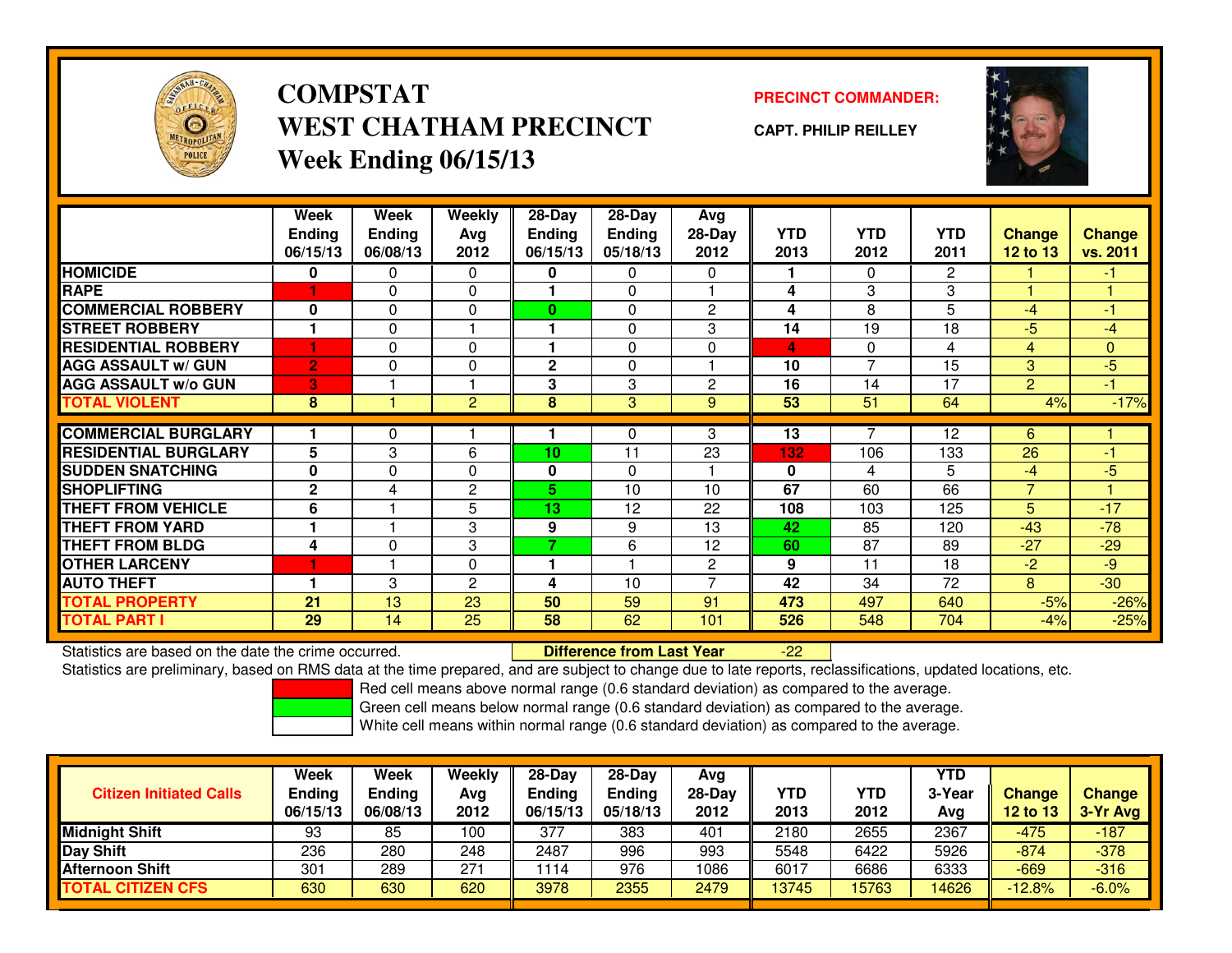

## **COMPSTATDOWNTOWN PRECINCTWeek Ending 06/15/13**

### **PRECINCT COMMANDER:**

**CAPT. MIKE WILKINS**

<sup>28</sup>



|                             | Week<br><b>Ending</b> | Week<br><b>Ending</b> | <b>Weekly</b><br>Avg | $28-Day$<br><b>Ending</b> | $28-Day$<br><b>Ending</b> | Avg<br>$28-Day$ | <b>YTD</b>   | <b>YTD</b> | <b>YTD</b> | <b>Change</b> | Change         |
|-----------------------------|-----------------------|-----------------------|----------------------|---------------------------|---------------------------|-----------------|--------------|------------|------------|---------------|----------------|
|                             | 06/15/13              | 06/08/13              | 2012                 | 06/15/13                  | 05/18/13                  | 2012            | 2013         | 2012       | 2011       | 12 to $13$    | vs. 2011       |
| <b>HOMICIDE</b>             |                       | 0                     | $\Omega$             |                           |                           |                 | 5.           | $\Omega$   | 3          | 5             | 2 <sup>1</sup> |
| <b>RAPE</b>                 | 0                     | 0                     | $\mathbf 0$          | 0                         | 0                         | $\Omega$        | 4            | 3          | 3          |               |                |
| <b>COMMERCIAL ROBBERY</b>   | $\bf{0}$              | 0                     | $\Omega$             | 0                         | $\Omega$                  |                 | $\mathbf{2}$ | 6          | 0          | -4            | $\overline{2}$ |
| <b>STREET ROBBERY</b>       | 6                     | 2                     | 2                    | 14                        | 17                        | 8               | 56           | 48         | 48         | 8             | 8              |
| <b>RESIDENTIAL ROBBERY</b>  | 0                     | 0                     | $\Omega$             | 0                         |                           |                 | 4            | 2          | 3          | 2             |                |
| <b>AGG ASSAULT w/ GUN</b>   |                       | 2                     |                      | $\mathbf{2}$              | 5                         | $\overline{2}$  | 23           | 12         | 10         | 11            | 13             |
| <b>AGG ASSAULT w/o GUN</b>  |                       |                       |                      | 4                         | 4                         | 5               | 22           | 28         | 15         | $-6$          | $\overline{7}$ |
| <b>TOTAL VIOLENT</b>        | 9                     | 5                     | 4                    | 21                        | 28                        | 17              | 116          | 99         | 82         | 17%           | 41%            |
| <b>COMMERCIAL BURGLARY</b>  |                       | 0                     |                      | $\mathbf{2}$              |                           | $\overline{2}$  | 11           | 16         | 15         | -5            | $-4$           |
| <b>RESIDENTIAL BURGLARY</b> | 7                     | 2                     | 3                    | 12                        | 15                        | 12              | 87           | 75         | 81         | 12            | 6              |
|                             |                       |                       |                      |                           |                           |                 |              |            |            |               | 7              |
| <b>SUDDEN SNATCHING</b>     | $\bf{0}$              |                       | $\Omega$             |                           | 3                         | $\overline{c}$  | 19           | 16         | 12         | 3             |                |
| <b>SHOPLIFTING</b>          | $\mathbf{2}$          | $\overline{2}$        | 3                    | 10                        | 12                        | 11              | 71           | 59         | 73         | 12            | $-2$           |
| <b>THEFT FROM VEHICLE</b>   | 3                     | 6                     | $\overline{ }$       | 17                        | 33                        | 29              | 169          | 176        | 112        | $-7$          | 57             |
| <b>THEFT FROM YARD</b>      | 5                     | 4                     | 5                    | 14                        | 20                        | 19              | 105          | 100        | 200        | 5             | $-95$          |
| <b>THEFT FROM BLDG</b>      | 7                     | 5                     | 5                    | 11                        | 18                        | 18              | 85           | 114        | 118        | $-29$         | $-33$          |
| <b>OTHER LARCENY</b>        | $\overline{2}$        | 0                     |                      | 7                         | 7                         | $\overline{2}$  | 26           | 14         | 28         | 12            | $-2$           |
| <b>AUTO THEFT</b>           |                       | 4                     | $\overline{2}$       | 6                         | 9                         | 8               | 53           | 45         | 35         | 8             | 18             |
| <b>TOTAL PROPERTY</b>       | 28                    | 24                    | 25                   | 80                        | 118                       | 104             | 626          | 615        | 674        | 2%            | $-7%$          |
| <b>TOTAL PART I</b>         | 37                    | 29                    | 30                   | 101                       | 146                       | 121             | 742          | 714        | 756        | 4%            | $-2%$          |

Statistics are based on the date the crime occurred. **Difference from Last Year** 

Statistics are preliminary, based on RMS data at the time prepared, and are subject to change due to late reports, reclassifications, updated locations, etc.

Red cell means above normal range (0.6 standard deviation) as compared to the average.

Green cell means below normal range (0.6 standard deviation) as compared to the average.

| <b>Change</b><br>3-Yr Avg |
|---------------------------|
|                           |
|                           |
| $-205$                    |
| $-252$                    |
| $-111$                    |
| $-4.3%$                   |
|                           |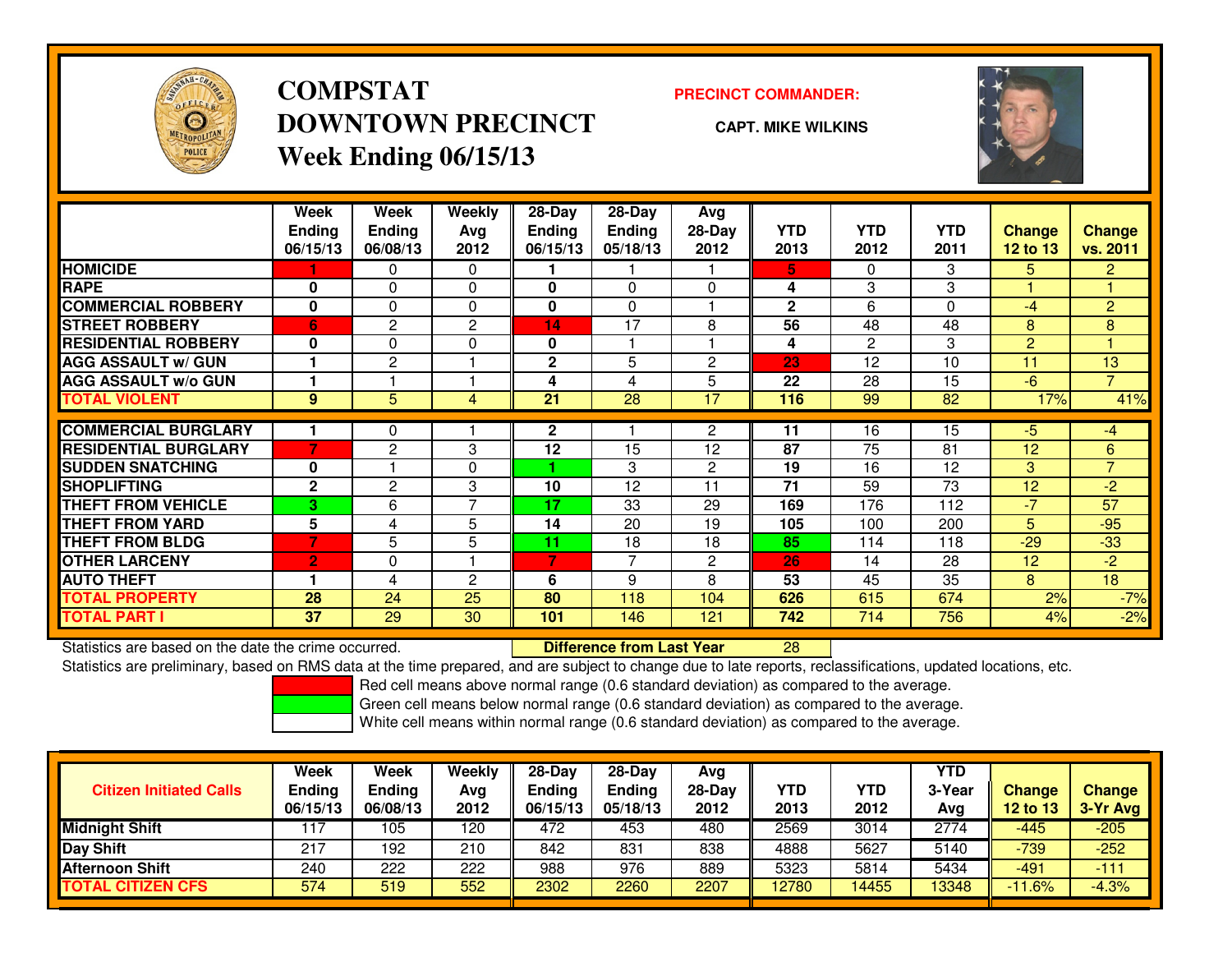

# **COMPSTATCENTRAL PRECINCT CAPT. DEVONN ADAMSWeek Ending 06/15/13**

**PRECINCT COMMANDER:**



|                             | Week<br><b>Ending</b><br>06/15/13 | Week<br><b>Ending</b><br>06/08/13 | Weekly<br>Ava<br>2012 | $28$ -Day<br>Ending<br>06/15/13 | 28-Day<br><b>Ending</b><br>05/18/13 | Avg<br>$28-Day$<br>2012 | <b>YTD</b><br>2013 | <b>YTD</b><br>2012 | <b>YTD</b><br>2011 | Change<br>12 to 13 | <b>Change</b><br>vs. 2011 |
|-----------------------------|-----------------------------------|-----------------------------------|-----------------------|---------------------------------|-------------------------------------|-------------------------|--------------------|--------------------|--------------------|--------------------|---------------------------|
| <b>HOMICIDE</b>             | 0                                 | 0                                 | $\Omega$              | 0                               | 0                                   |                         | 4                  | 3                  |                    |                    | 3 <sup>1</sup>            |
| <b>RAPE</b>                 | 0                                 | 0                                 | $\Omega$              | 0                               |                                     | $\Omega$                | 3                  | $\Omega$           | 3                  | 3                  | $\overline{0}$            |
| <b>COMMERCIAL ROBBERY</b>   |                                   | 0                                 | $\Omega$              |                                 | $\Omega$                            | $\overline{2}$          | 6                  | 8                  | 2                  | $-2$               | $\overline{4}$            |
| <b>STREET ROBBERY</b>       | $\bf{0}$                          |                                   | $\mathbf{2}$          |                                 | 4                                   | 7                       | 29                 | 36                 | 60                 | $-7$               | $-31$                     |
| <b>RESIDENTIAL ROBBERY</b>  |                                   | 0                                 | 0                     |                                 | $\Omega$                            | $\Omega$                | 4                  | 3                  |                    |                    | 3                         |
| <b>AGG ASSAULT w/ GUN</b>   |                                   | $\overline{2}$                    |                       | 6                               | $\overline{\phantom{0}}$            | 4                       | 26                 | 21                 | 20                 | 5                  | 6                         |
| <b>AGG ASSAULT w/o GUN</b>  | $\bf{0}$                          | 2                                 |                       | $\mathbf{2}$                    | 6                                   | 3                       | 27                 | 19                 | 20                 | 8                  | $\overline{7}$            |
| <b>TOTAL VIOLENT</b>        | 3                                 | 5                                 | 4                     | 11                              | 18                                  | 16                      | 99                 | 90                 | 107                | 10%                | $-7%$                     |
|                             |                                   |                                   |                       |                                 |                                     |                         |                    |                    |                    |                    |                           |
| <b>COMMERCIAL BURGLARY</b>  | $\mathbf{2}$                      | 4                                 |                       | 9.                              | 12                                  | 4                       | 40                 | 17                 | 40                 | 23                 | 0                         |
| <b>RESIDENTIAL BURGLARY</b> | 5                                 | 7                                 | 10                    | 23                              | 45                                  | 39                      | 222                | 216                | 228                | 6                  | $-6$                      |
| <b>SUDDEN SNATCHING</b>     | $\bf{0}$                          | 0                                 | 0                     | 0                               |                                     |                         | 6                  | 6                  | 13                 | $\Omega$           | $-7$                      |
| <b>SHOPLIFTING</b>          | $\mathbf{2}$                      |                                   |                       | 4                               | 3                                   | 4                       | 44                 | 17                 | 32                 | 27                 | 12                        |
| <b>THEFT FROM VEHICLE</b>   | 10                                | 9                                 | 9                     | 35                              | 45                                  | 35                      | 198                | 203                | 186                | $-5$               | 12                        |
| <b>THEFT FROM YARD</b>      | 7                                 | 4                                 | 5                     | 15                              | 15                                  | 20                      | 84                 | 115                | 202                | $-31$              | $-118$                    |
| <b>THEFT FROM BLDG</b>      | 3                                 | 3                                 | 3                     | 16                              | 20                                  | 12                      | 97                 | 84                 | 128                | 13                 | $-31$                     |
| <b>OTHER LARCENY</b>        | 1                                 | 3                                 | 0                     | 4                               | 9                                   |                         | 21                 | 9                  | 18                 | 12                 | 3                         |
| <b>AUTO THEFT</b>           | 6                                 | 4                                 | 3                     | 10                              | 11                                  | 12                      | 77                 | 65                 | 81                 | 12 <sup>2</sup>    | $-4$                      |
| <b>TOTAL PROPERTY</b>       | 36                                | 35                                | 32                    | 116                             | 161                                 | 128                     | 789                | 732                | 928                | 8%                 | $-15%$                    |
| <b>TOTAL PART I</b>         | 39                                | 40                                | 36                    | 127                             | 179                                 | 145                     | 888                | 822                | 1035               | 8%                 | $-14%$                    |

Statistics are based on the date the crime occurred. **Difference from Last Year** 

Statistics are based on the date the crime occurred. **Externee the Difference from Last Year the Commult of Com**<br>Statistics are preliminary, based on RMS data at the time prepared, and are subject to change due to late rep

Red cell means above normal range (0.6 standard deviation) as compared to the average.

Green cell means below normal range (0.6 standard deviation) as compared to the average.

|                                | Week                      | Week                      | Weekly      | $28-Day$                  | $28$ -Dav                 | Avg              |             |                    | <b>YTD</b>    |                    |                           |
|--------------------------------|---------------------------|---------------------------|-------------|---------------------------|---------------------------|------------------|-------------|--------------------|---------------|--------------------|---------------------------|
| <b>Citizen Initiated Calls</b> | <b>Ending</b><br>06/15/13 | <b>Ending</b><br>06/08/13 | Avg<br>2012 | <b>Ending</b><br>06/15/13 | <b>Ending</b><br>05/18/13 | $28-Dav$<br>2012 | YTD<br>2013 | <b>YTD</b><br>2012 | 3-Year<br>Avg | Change<br>12 to 13 | <b>Change</b><br>3-Yr Avg |
| <b>Midnight Shift</b>          | 120                       | 115                       | 116         | 473                       | 451                       | 463              | 2453        | 2945               | 2679          | -492               | $-226$                    |
| Day Shift                      | 241                       | 285                       | 269         | 1023                      | 1073                      | 1078             | 5754        | 7054               | 5801          | $-1300$            | $-47$                     |
| <b>Afternoon Shift</b>         | 261                       | 255                       | 291         | 1079                      | 1075                      | 163              | 6222        | 7368               | 6810          | $-1146$            | $-588$                    |
| <b>TOTAL CITIZEN CFS</b>       | 622                       | 655                       | 676         | 2575                      | 2599                      | 2704             | 14429       | 17367              | 5290          | $-16.9%$           | $-5.6%$                   |
|                                |                           |                           |             |                           |                           |                  |             |                    |               |                    |                           |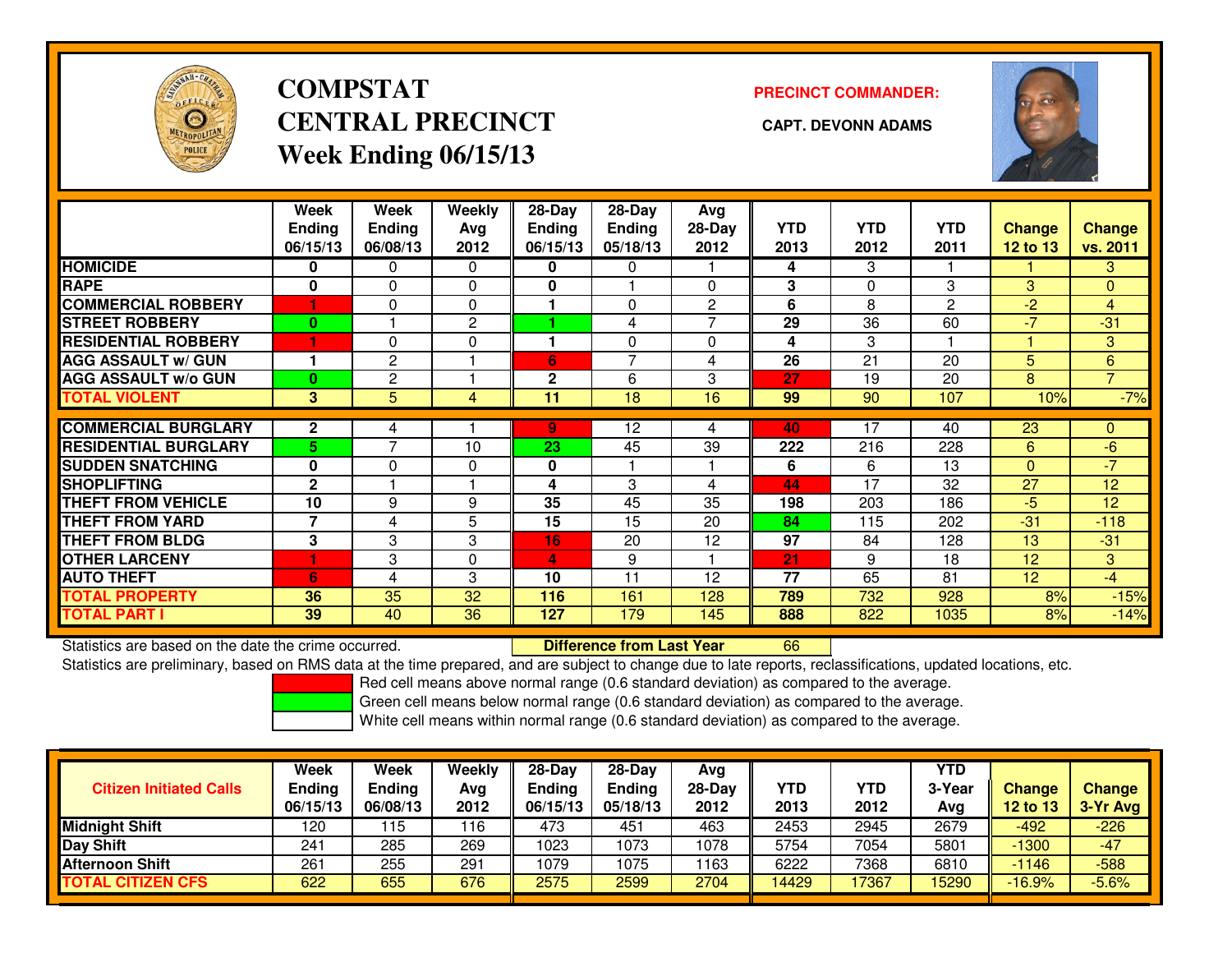

# **COMPSTATSOUTHSIDE PRECINCT CAPT. DEAN FAGERSTROMWeek Ending 06/15/13**

### **PRECINCT COMMANDER:**



|                             | Week<br><b>Ending</b><br>06/15/13 | Week<br><b>Ending</b><br>06/08/13 | Weekly<br>Avg<br>2012 | $28-Day$<br>Ending<br>06/15/13 | 28-Dav<br>Ending<br>05/18/13 | Avg<br>28-Day<br>2012 | <b>YTD</b><br>2013 | <b>YTD</b><br>2012 | <b>YTD</b><br>2011 | <b>Change</b><br>12 to 13 | Change<br>vs. 2011 |
|-----------------------------|-----------------------------------|-----------------------------------|-----------------------|--------------------------------|------------------------------|-----------------------|--------------------|--------------------|--------------------|---------------------------|--------------------|
| <b>HOMICIDE</b>             | 0                                 | 0                                 | $\Omega$              | 0                              | 0                            | 0                     | $\overline{2}$     | $\mathbf{0}$       | 3                  | $\overline{2}$            | 47                 |
| <b>RAPE</b>                 | $\bf{0}$                          | $\Omega$                          | $\Omega$              | 0                              | $\Omega$                     | 0                     | 3                  | 2                  | 4                  |                           | -1                 |
| <b>COMMERCIAL ROBBERY</b>   |                                   |                                   |                       |                                | 2                            | 3                     | 9                  | 18                 | 8                  | $-9$                      |                    |
| <b>STREET ROBBERY</b>       |                                   | 2                                 |                       | $\mathbf{2}$                   | 3                            | 4                     | 12                 | 24                 | 31                 | $-12$                     | $-19$              |
| <b>RESIDENTIAL ROBBERY</b>  | $\bf{0}$                          | $\Omega$                          | $\Omega$              | 0                              | $\Omega$                     |                       | $\mathbf 2$        | 2                  | 7                  | $\mathbf{0}$              | $-5$               |
| <b>AGG ASSAULT w/ GUN</b>   | $\mathbf 0$                       | $\Omega$                          | 0                     | 0                              | 0                            |                       | 8                  | $\overline{ }$     | 3                  |                           | 5                  |
| <b>AGG ASSAULT w/o GUN</b>  | $\bf{0}$                          | 0                                 |                       | $\bf{0}$                       |                              | $\overline{c}$        | 17                 | 17                 | 11                 | $\mathbf{0}$              | 6                  |
| <b>TOTAL VIOLENT</b>        | $\mathbf{2}$                      | 3                                 | 3                     | 3                              | 6                            | 12                    | 53                 | 70                 | 67                 | $-24%$                    | $-21%$             |
| <b>COMMERCIAL BURGLARY</b>  | $\bf{0}$                          | 2                                 |                       | 3                              | 5                            | 6                     | 29                 | 40                 | 17                 | $-11$                     | 12                 |
| <b>RESIDENTIAL BURGLARY</b> | $\overline{2}$                    | 3                                 | 8                     | 24                             | 35                           | 31                    | 171                | 175                | 149                | $-4$                      | 22                 |
| <b>SUDDEN SNATCHING</b>     | $\mathbf{0}$                      | $\Omega$                          | $\Omega$              | 0                              |                              |                       | 6                  | 5                  | $\Omega$           |                           | 6                  |
| <b>SHOPLIFTING</b>          | 10                                | 16                                | 14                    | 35                             | 60                           | 57                    | 299                | 344                | 374                | $-45$                     | $-75$              |
| <b>THEFT FROM VEHICLE</b>   | $\overline{2}$                    | 7                                 | 8                     | 12                             | 33                           | 33                    | 189                | 156                | 126                | 33                        | 63                 |
| <b>THEFT FROM YARD</b>      | $\mathbf{2}$                      | 3                                 | 3                     | 6                              | 10                           | 13                    | 44                 | 85                 | 80                 | $-41$                     | $-36$              |
| <b>THEFT FROM BLDG</b>      | 3                                 | 6                                 | 5                     | 18                             | 27                           |                       |                    |                    |                    | $-6$                      | $\overline{7}$     |
|                             |                                   |                                   |                       |                                |                              | 19                    | 111                | 117<br>11          | 104                |                           |                    |
| <b>OTHER LARCENY</b>        | $\mathbf 0$                       | $\overline{2}$                    | $\Omega$              | 7                              | 6                            | $\overline{2}$        | 33                 |                    | 13                 | 22                        | 20                 |
| <b>AUTO THEFT</b>           | 3                                 | 2                                 | 3                     |                                | 10                           | 13                    | 59                 | 74                 | 53                 | $-15$                     | 6                  |
| <b>TOTAL PROPERTY</b>       | 22                                | 41                                | 43                    | 106                            | 187                          | 173                   | 941                | 1007               | 916                | $-7%$                     | 3%                 |
| <b>TOTAL PART I</b>         | 24                                | 44                                | 46                    | 109                            | 193                          | 185                   | 994                | 1077               | 983                | $-8%$                     | 1%                 |

Statistics are based on the date the crime occurred. **Difference from Last Year** 

-83

Statistics are preliminary, based on RMS data at the time prepared, and are subject to change due to late reports, reclassifications, updated locations, etc.

Red cell means above normal range (0.6 standard deviation) as compared to the average.

Green cell means below normal range (0.6 standard deviation) as compared to the average.

|                                | Week          | Week          | Weekly | $28-Day$      | $28-Dav$ | Avg      |            |            | <b>YTD</b> |                 |               |
|--------------------------------|---------------|---------------|--------|---------------|----------|----------|------------|------------|------------|-----------------|---------------|
| <b>Citizen Initiated Calls</b> | <b>Ending</b> | <b>Ending</b> | Avg    | <b>Ending</b> | Ending   | $28-Dav$ | <b>YTD</b> | <b>YTD</b> | 3-Year     | <b>Change</b>   | <b>Change</b> |
|                                | 06/15/13      | 06/08/13      | 2012   | 06/15/13      | 05/18/13 | 2012     | 2013       | 2012       | Avg        | <b>12 to 13</b> | $3-Yr$ Avg    |
| <b>Midnight Shift</b>          | 78            | 99            | 91     | 332           | 366      | 363      | 1929       | 2285       | 2089       | $-356$          | $-160$        |
| Day Shift                      | 211           | 281           | 239    | 926           | 1016     | 956      | 5394       | 6532       | 5801       | $-1138$         | $-407$        |
| <b>Afternoon Shift</b>         | 217           | 261           | 253    | 912           | 949      | 1012     | 5539       | 6421       | 5905       | $-882$          | $-366$        |
| <b>TOTAL CITIZEN CFS</b>       | 506           | 641           | 583    | 2170          | 2331     | 2330     | 12862      | 15238      | 13795      | $-15.6%$        | $-6.8%$       |
|                                |               |               |        |               |          |          |            |            |            |                 |               |